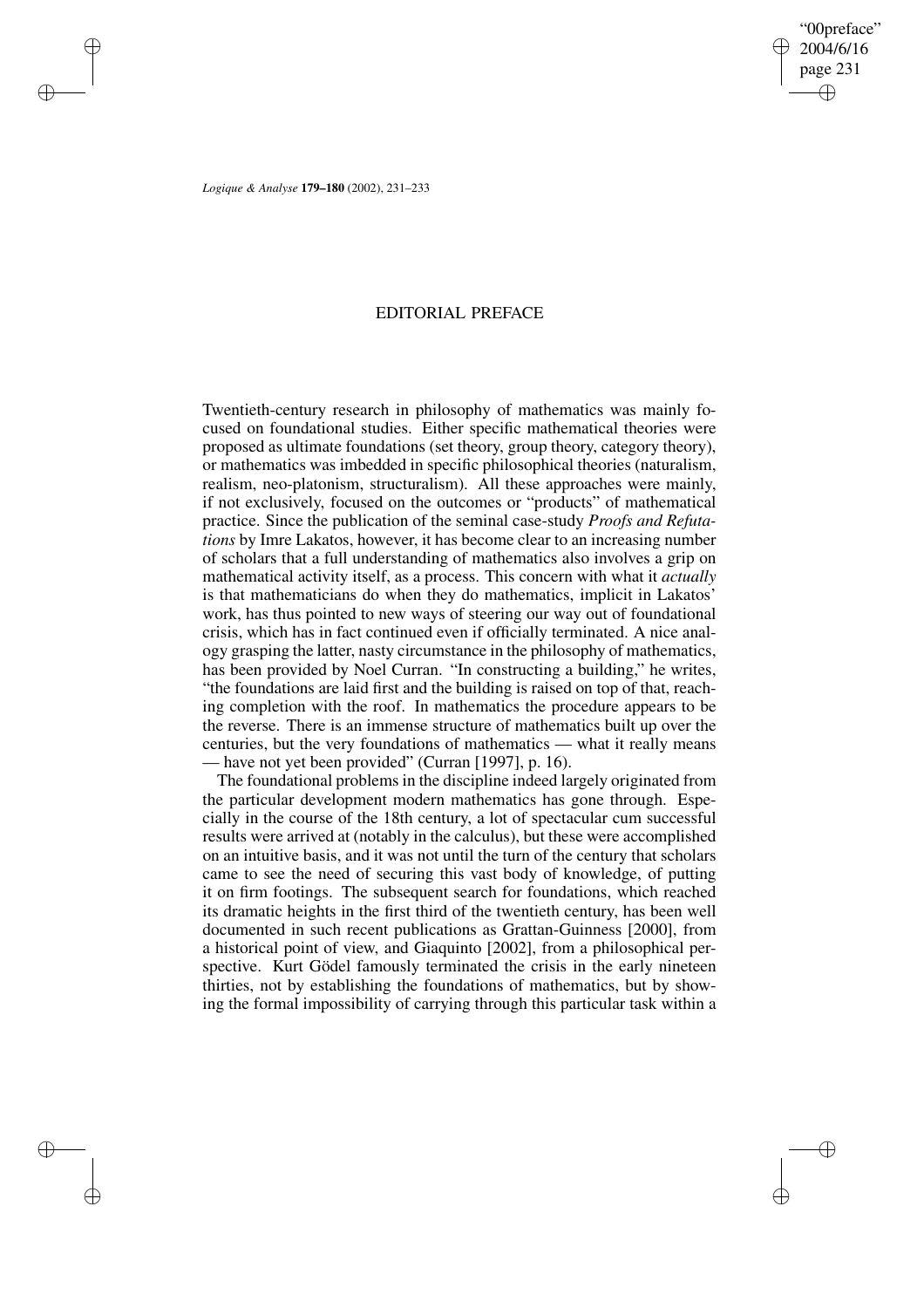"00preface" 2004/6/16 page 232 ✐ ✐

✐

✐

## 232 EDITORIAL PREFACE

reasonably rich system — arguably one of the single most enormous efforts in the history of mathematics. Roughly, the sequel of the story is, however, that mathematicians have largely ignored its purported deep implications, for being too remote from daily practice (where, apart from a few exceptional cases such as Hilbert's 10th problem about Diophantine equations, one does not tend to meet undecidable results), while most philosophers disputed its significance, and continued their foundational labor.

Nevertheless, under the influence of a small group of mathematical 'humanists', in the last third of the twentieth century philosophical discussion *did* partly shift, from the question which are the appropriate foundations of mathematics, to whether we really stand in need of such foundations (that is, in the formal sense); hence crisis 'continued'. The two most groundbreaking monographs of this alternative movement were both published in 1980, all authors being research mathematicians, one by *Morris Kline*, declaring foundationalism bankrupt with renewed strength, the other by *Philip J. Davis* and *Reuben Hersh*, challenging philosophical perfectibilism by offering internal perspectives on mathematical practice. In their wake, several fresh, i.c. 'contextually' or 'socio-historically' coloured, items were put on the philosophical agenda, and, in the course of the past quarter century, they came to occupy an ever more prominent place there. Some examples of such newly arising subjects for philosophical inquiry and discussion are: status of picture and probabilistic proofs, epistemological consequences attached to the digital revolution (computer proofs), and influences of institutional circumstances such as raging specialization and fragmentation on the trustworthiness of even mathematical knowledge (e.g. feasibility).

The *Perspectives on Mathematical Practices* (PMP2002) international conference, organized by the Centre for Logic and Philosophy of Science (CLWF) at Brussels University (VUB) between 24 and 26 October 2002, was explicitly aimed at bringing together all sorts of contributions, preferably from a variety of disciplines, that were relevant to these and related topics. This issue gathers the forthcoming papers by the majority of contributed speakers attending the conference. Its companion volume will, so we hope, be published by Kluwer in the course of 2005, containing, among others, the contributions of all invited speakers at the conference: Jill Adler (University of the Witwatersrand), Jody Azzouni (Tufts University), Eduard Glas (Technische Universiteit Delft), Reuben Hersh (The University of New Mexico), Sal Restivo (Rensselaer Polytechnic Institute), and Robert Thomas (University of Manitoba). The editors hope these publications may be an impetus for others to join their efforts of facilitating contacts within the informal research community sympathetic to "mathematical practice". In this very respect, please note that the conference website http://www.vub.ac.be/CLWF/ PMP2002 is not dead. Obviously, information about the meeting will remain

✐

✐

✐

✐